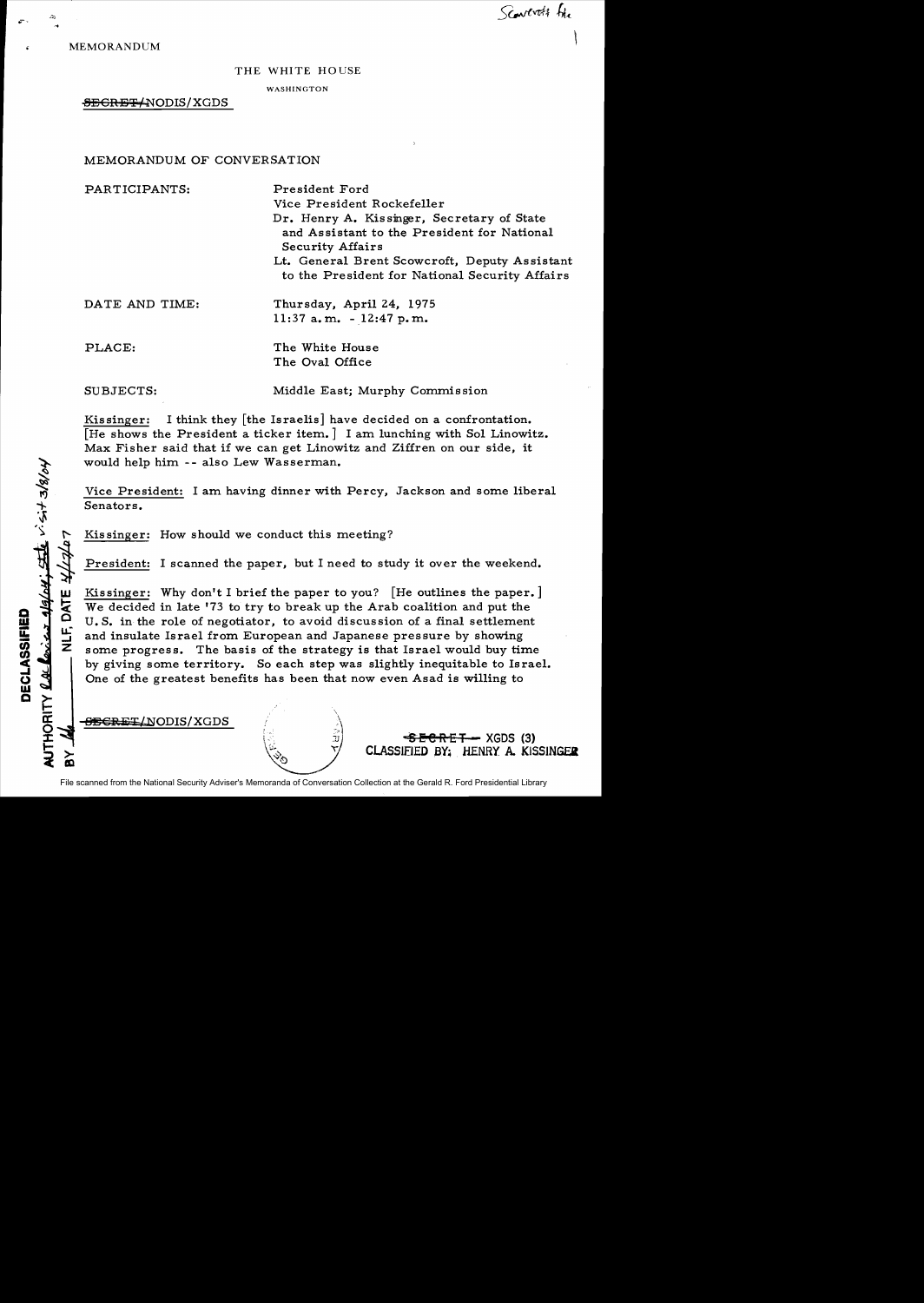## S<del>ECRET/</del>NODIS/XGDS 2

have separate peace talks. That may be what collapsed things, because Israel wasn't ready. You will recall Hussein was willing to accept half of the Allon plan - - which they rejected. This led to Rabat. Suspension of the Egyptian negotiations now means that the step-by-step approach is in serious difficulty -- to put it mi ldly.

Basically, we now have three choices: (I) to go for an interim agreement like the one in March; (2) to go for a larger interim agreement, or (3) to go for an overall settlement, with one or all the countries. The present situation is deceptively calm because the Arabs and the Soviet Union think we will pull something out. If the Arabs are convinced there is no progress, and that our aid to Israel is an obstacle, then we are in trouble. The Saudis are saying if there is no progress within a year they would not accept the '67 borders.

Vice President: That's right. But they are willing to accept the existence of Israel. If there is no progress, they would bring whatever arms they could to destroy Israel.

Kissinger: The Arabs have a series of steps they can take to increase the tension - - they can call for the removal of the UN force, or threaten an embargo. This would bring the Europeans to put pressure on us, and the Soviet Union would get more belligerent. In this climate, if there'is a war, you would have trouble behaving provocatively to prevent Soviet intervention. I told Muskie that if there is a war we would have to move the Sixth Fleet close in and put Marines on board. He said there is no. way the Democrats could buy that. I said, "Why don't you tell the Jews that?" He said he couldn't do it alone. The Jews in Maine would mobilize against him.

The Arabs are coalescing again. You saw, that Asad and Sadat formed a committee.

Sadat needs the passes and the oil and an unbroken line to the oil. Rabin I think can't do that without you bringing massive pressure -- and you would have to do the same within six months on Syria.

[Scowcroft left to get the maps and returned. Secretary Kissinger described the only possible line through the passes for an interim settlement. ]

The West Bank. and Syrian problems are not solved by any interim agreement in the Sinai, unless they would agree on follow-on moves.

## <del>SBCRET/</del>NODIS/XGDS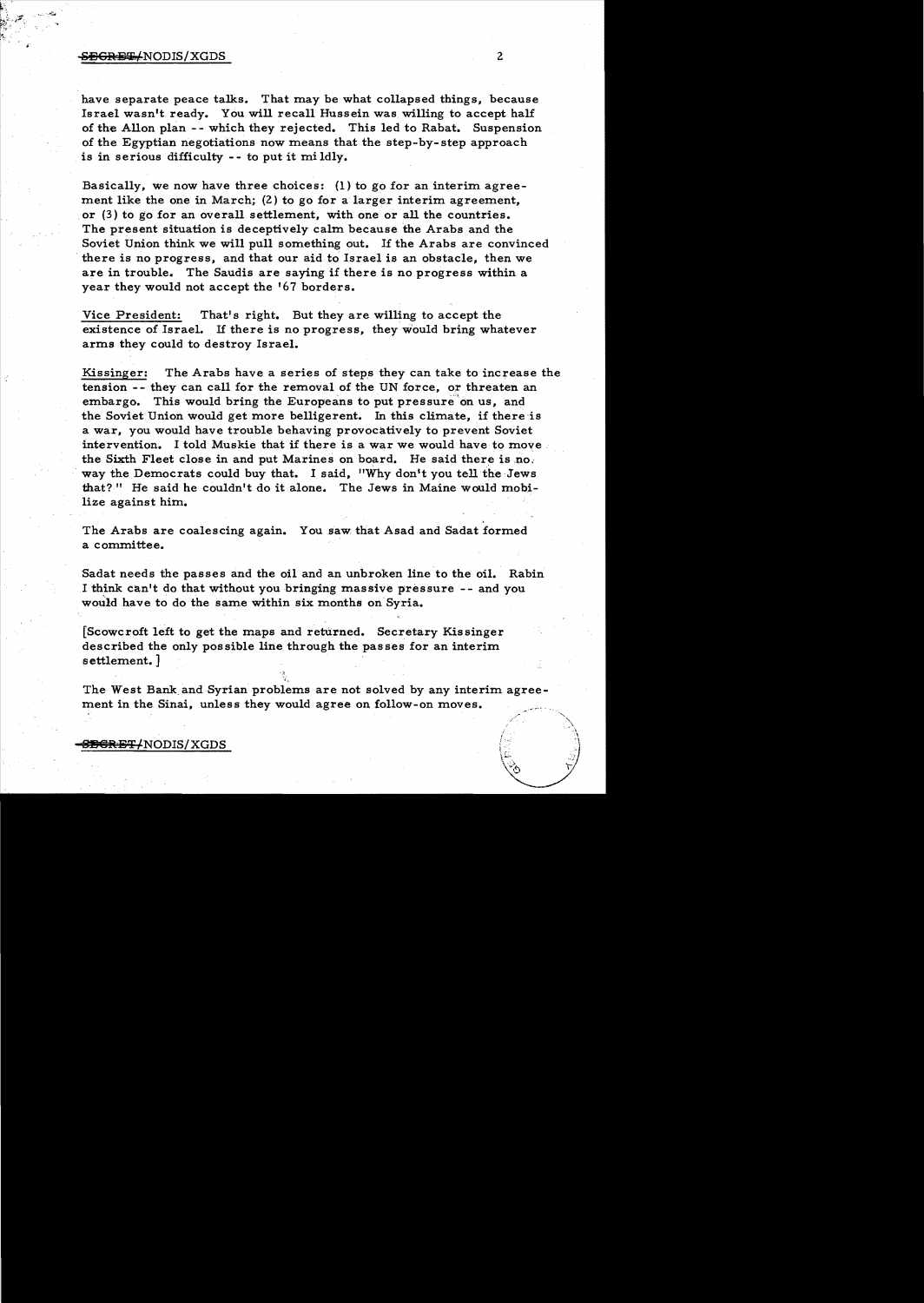# $\overline{\text{B}CRF}$   $\overline{\text{F}}$   $\overline{\text{F}}$   $\overline{\text{F}}$   $\overline{\text{F}}$   $\overline{\text{F}}$   $\overline{\text{F}}$   $\overline{\text{F}}$   $\overline{\text{F}}$   $\overline{\text{F}}$   $\overline{\text{F}}$   $\overline{\text{F}}$   $\overline{\text{F}}$   $\overline{\text{F}}$   $\overline{\text{F}}$   $\overline{\text{F}}$   $\overline{\text{F}}$   $\overline{\text{F}}$   $\overline{\text{F}}$   $\overline{\text{F}}$

*l* 

Our choices are two forms of an interim and two forms of an overall agreement. I think if they would give us an interim essentially free, we should take it. If we have to pay, I think it's not worth it.

No Arab is willing to give more than the '67 borders. You shouldn't go this route. Tactically you don't have to announce at the outset, but your decision is the same. Our option is to announce before Geneva that it should be the '67 borders, and set out all that the Arabs have to give.

[He described the pros and cons of announcing before or after Geneva. ]

You don't have to decide now. We could talk it over with Sadat. In the context of an overall plan, we could propose interim steps taking seven years or so to get there. This avoids the Israeli argument on an interim that they give up more than the Arabs, because they don't get equivalent security.

President: the Arabs? In the final settlement, isn't there more for Israel than

Kissinger: I have to give you their argument: The final borders are so dangerous that they would rather have the present borders and no peace.

Vice President: Would an overall settlement be jointly guaranteed by the U. S. and the Soviet Union?

Kissinger: I am in favor of offering American guarantees. Congress is skittish, but put it on them.

Vice President: This is the greatest deal for Israel. They could get into the Arab money. The ordinary Arab will think this is a fair deal.

President: Even some Jews will.

Kissinger: Rostow will part with you on the basis that the borders must be secure.

We could have played the interim deal three more years before we would 'have to face this.

President: If we laid all this out, no Jew who was fair could say this wasn't a good deal.

#### <del>SEGRET/</del>NODIS/XGDS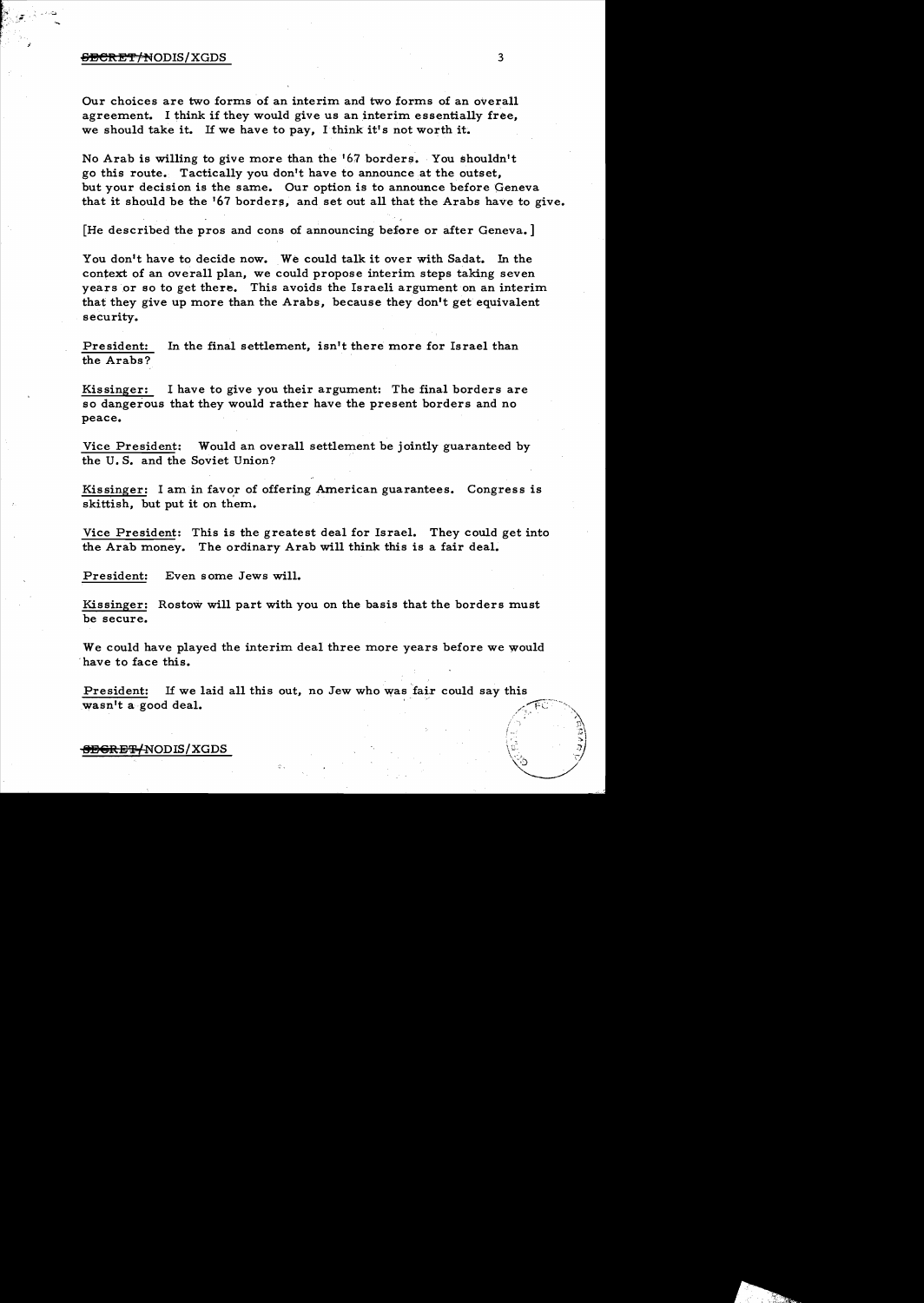## <del>SGRET/</del> NODIS/XGDS 4

Kissinger: Four-fifths of the Jews will oppose you.

President: The non-Jewish community would raise questions about the \$2 billion economic guarantee.

Vice President: Wouldn't a Presidential statement include something about American interests? We have a stake in this. Not only the oil embargo, but a capital embargo. If all this money went to the Communist bloc....

Kissinger: If the Arabs stop recycling to the U. S. and go to Europe, or even worse  $-$ - if they hold it or give it to the Communists, we are in trouble.

President: I must say I tilt toward a final settlement.

Kissinger: We don't need a decision now. But we must maintain coolness and discipline in the meantime. Our coolness is one of our assets.

President: To start all the torture we went through over the past months....

Kissinger: You will still need interim steps to keep the movement going under an overall settlement.

Vice President: Let me discuss the Murphy Commission. Mansfield came to me to object to Goodpaster sitting in, that the whole exercise is a waste of time.

President: Mike thought it would be loaded. It didn't come out that way and he is better. He wants Andy out?

Vice President: Yes. I said, "How about me out?" But he said it's too late to change that.

President: What shape are the papers in?

Vice President: I am doing the best I can, and the NSC and Captain Howe have done very well, but it is not a, good effort and I may have to file a minority report. Even Abshire and Casey are not too helpful. They were both in the State Department under Rogers. They want to separate State and NSC and strengthen State. I told them this is providing the President with a strong State.

President: Talk to Abshire. He is a good friend of mine. Casey I don't know that well. He is not well-organized or effective. Really work on Dave.

 $\Sigma$ GRET/NODIS/XGDS

 $\cdot \cdot \cdot \cdot \cdot \cdot \cdot \cdot$ 

 $-$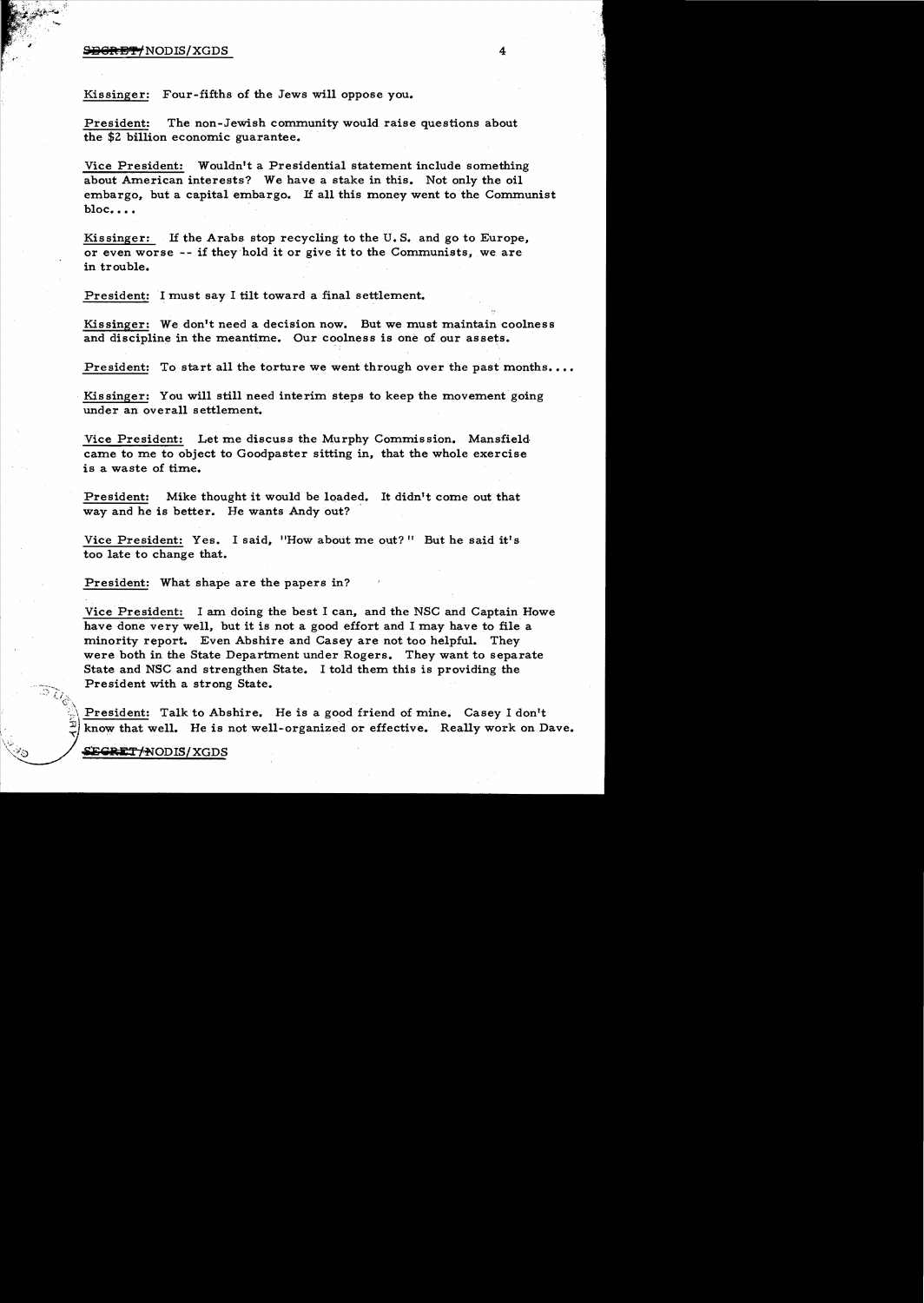$P/V$ P/K 240pm 75 K Ilmink they are to have decided on a conferentity (shapes triburations)<br>2 Marchin : est hinistrate et des deux concept himantes to Zipen on sid, it would help hui - oko  $V\ell$ Sharing denner of Peray, Jahon-+ one hoteral Southern How should me contruct two meeting Itemande paper, but 2 med 2 study it ver Why don't & loved a paper to you? (Interior apaper) put US in roley inceptante + animal final petitement + montat I for E en 8 for unsure by showing frog. Fly basis of the strategy in I would by the bey giving territing. So each stop was shy with we purtothe & I. Our procentest berry its has hear that as and within A have symite place talks. That may have colleged things wearse I wit ready, for with weak Hasser within to a right to allow plan - which they septited. This led to Ration, Surgerser of E-myst meno sks opprachio in suring dif. - A furt it multig. Boom will are have 3 chances. (1) entraine distance (3) Ocual settlement (b) on a all emmines) Pusent sit, is decytainly called lecure Crahoto V think with pull journalting out. If archo are in trade. Landis samin if no pop a/in

AUTHORITY <del>en LE vier 9/9/04; stat</del>evisit 3/8/04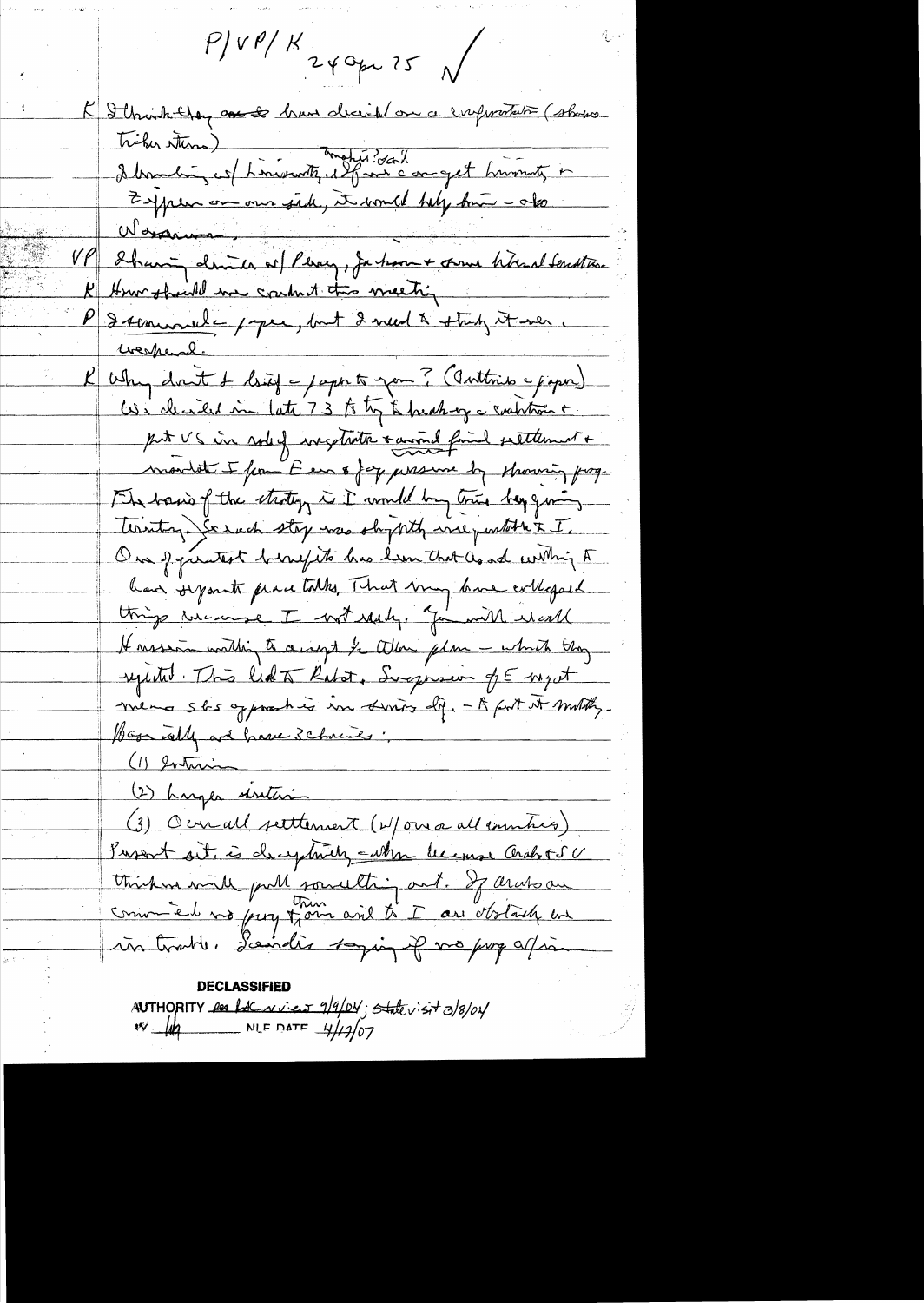ys they would not accept 67 borders. VP That right. But they within to a capt pride of I 15 Aros hum a series of step thing can take to A lemocine removed fUN face, threather essentially This und trung Em to put pressure en us + CSU would get helliquent. In this channets, if a was the you would have hunted behaving jurication to prevent Son intervention. It told that muskie of <u>G was we would have to move 6th Flact class in +</u> put manison local. He said we way Denver embl hang that I smill why bank you tell - Jours. He said conduntations c Jeans in main world mobility agonist bin. The Ando are crocharing again. James and all Intat conte famile. Salat muss passe pail + an unhoben him - Robin I Christ cout do that u/s deport winging unsaine pressence - and you would have to do c same of he le moise sy.<br>(Ilept à get mappe )<br>: (Descritres vuty possible bien trou poses fre continu seltiment) The work - syria pots me unt sabelly any instituin aquiment in Senai, unles they would agree on follow on mous. Om chrison 2 para j volument 2 pris of overall agromment.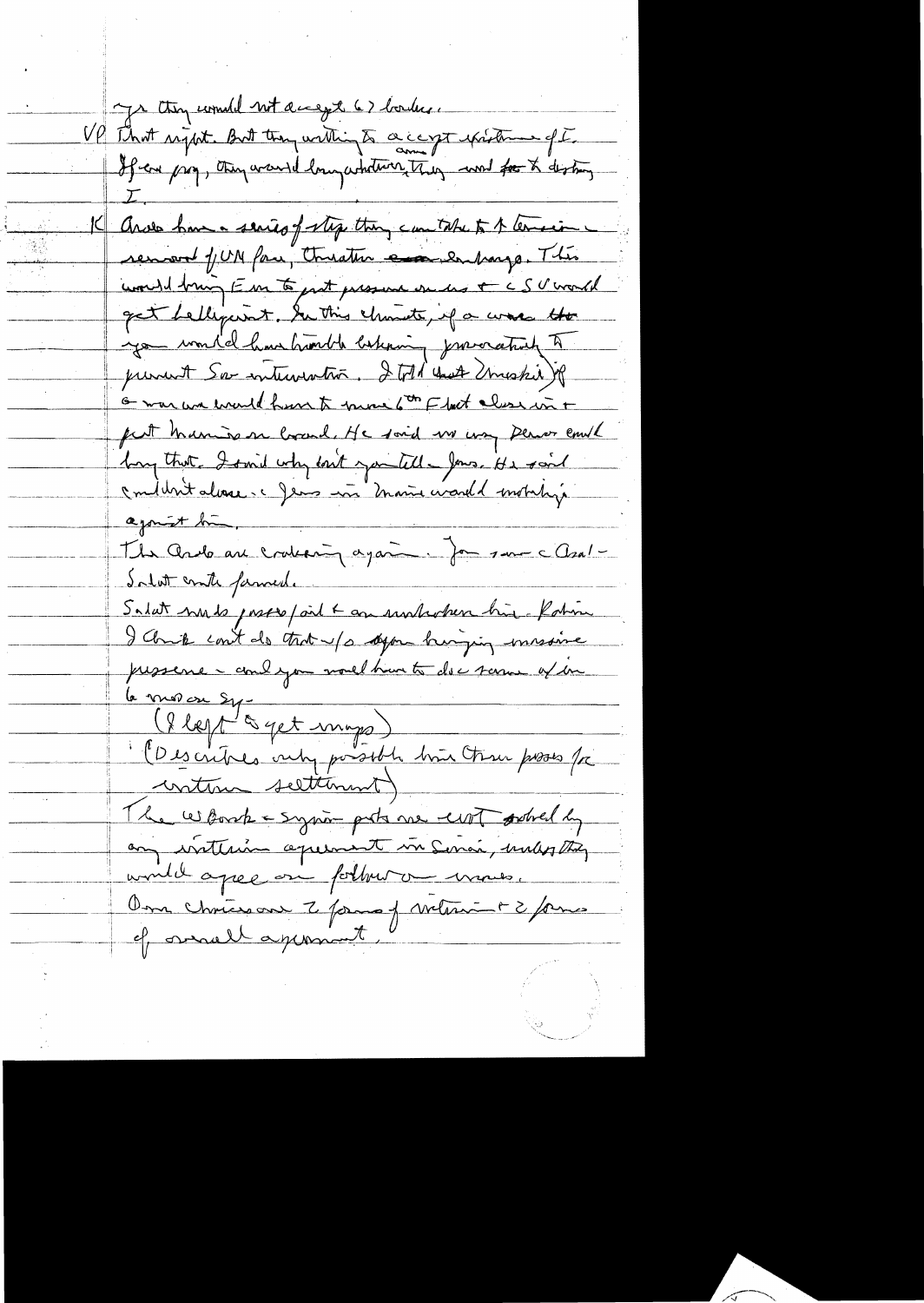Dethink if they would give us are interior worsträll free, we should take it. If we have Apaq, Ithick it was wath it his ander within & give work than 47 besters, you shouldn't go this write Tatically you Init havet annunce et autres, but agrice Total peace + pet et aut ail carde hun Doing it before (provided prove can of communion dispose ofte circum) A over wil & a lat. In context of me all plan, an conde propose interior steps stating 7 years 20 A gate thou. This winds I argument on interior that They you any wear transleed, case they don't get P de print settlement cout tous more for Ftran examatant servats. ando.<br>I Shout port you thin argument. Fried bucks present boiles + me paci.<br>VP Wood landel retterant la fontly generated K Jin fans of offering US juniorites, Cay is VP This greatest denlife I. They carleyet -voite = Andr maring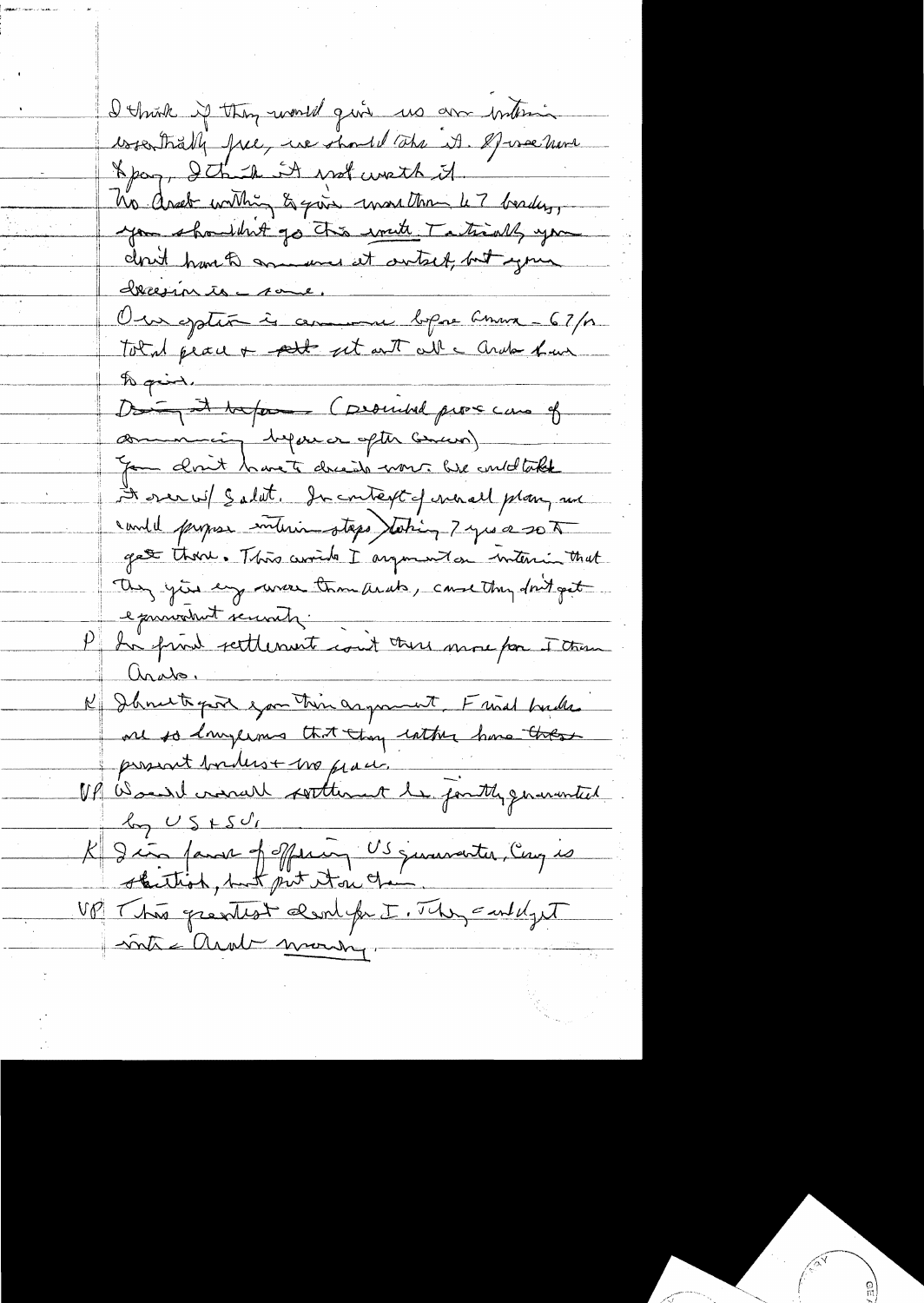VP The sending and will think this is a fair  $\parallel$  clear P Enne san June.<br>K Rostour unil part us exponent brio trit boules maurit la seconde We condit have pluged a interement de 13 mars jeunes Le 4/5 par aillepport you. P Mon-Juviot cratin would mise prestiment 2 bil en geraranter.) UP Wurshit Potatement willed pourting about US interests We have of the in this Tort only ont embergs but a copital embargo. If K & Quelo stop recepting a che o goto Fm, a even K We dont viel doncer vous But en mort PTG stand art - tation we want then over yout<br>To stand art - tation we want then over yout<br>The wave of the mode soul settlement